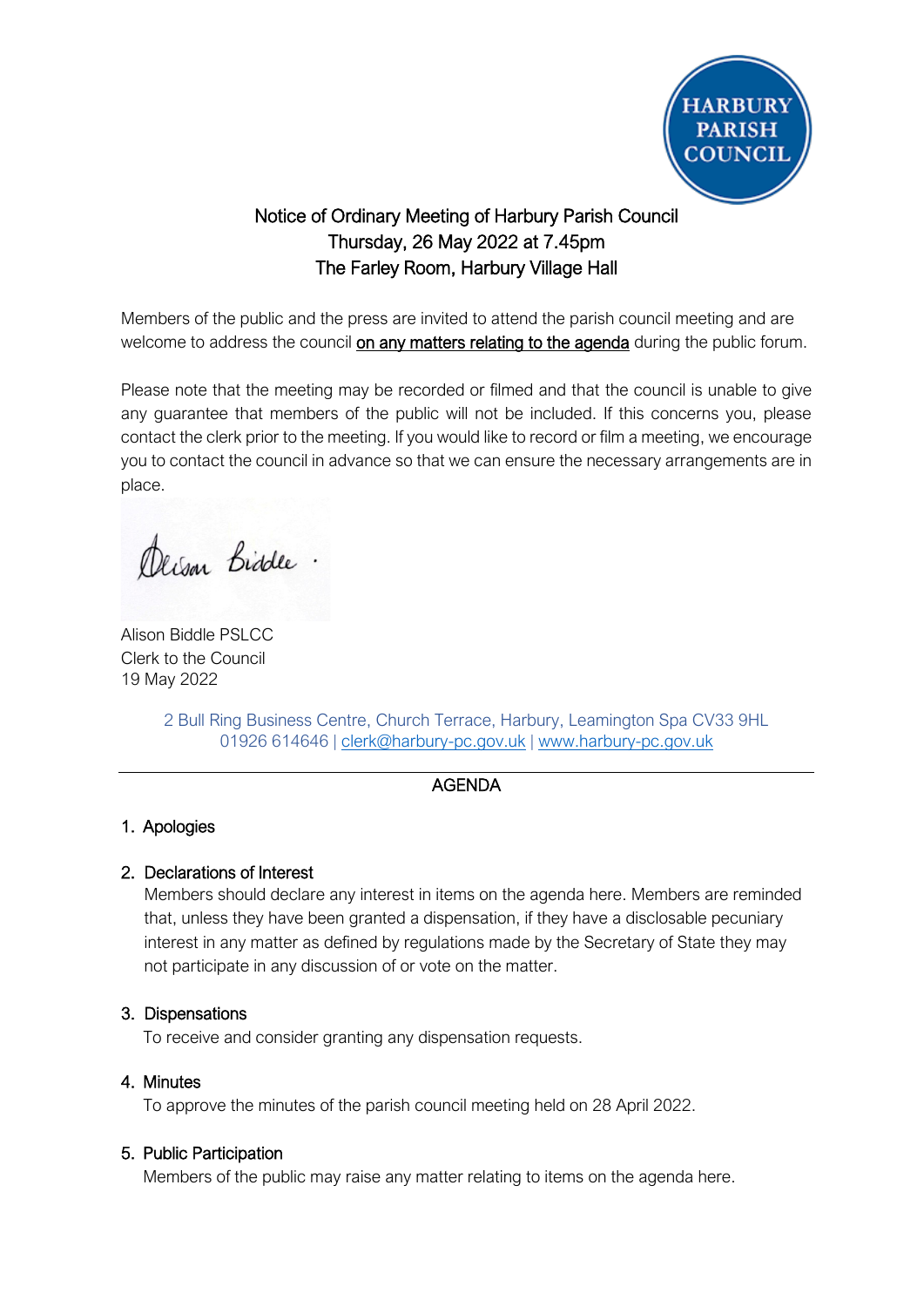### 6. Harbury Future Energy Project

- 1 To consider request for 50% of Eastfields Solar Farm community fund to be allocated towards project.
- 2 To consider request to allocate some of council's current year's budget towards car park extension and improvements.

### 7. Other Organisations

To receive brief update reports from the following:

- 1 Harbury Library
- 2 Harbury School Governors
- 3 Southam College
- 4 Twinning Association
- 5 Village Hall
- 6 Harbury Energy Initiative
- 7 SDC & WCC

### 8. Planning

To consider the following planning matters:

1 [Planning ref 22/01322/TREE -](http://apps.stratford.gov.uk/eplanning/AppDetail.aspx?appkey=RBAOU8PMLMJ00) The Stonehouse, 2 Mill Street

T1 – yew tree - reduce sides of the tree on the north, east and south sides by 30cm and reduce the top by 50cm.

### 9. Environment

- 1 Village Tree Planting to receive update
- 2 Community Engagement to discuss arrangements for carnival
- 3 Streetlights & pavements to discuss arrangements for condition survey
- 4 Bush Heath Road Traffic to consider latest proposals from WCC Highways
- 5 Disabled Parking to consider request for designated disabled bay in High Street

### 10. Properties

- 1 Playing Fields
	- a) To receive update on repairs to bollards.
	- b) To consider recommendations for courts maintenance works.
- 2 Cemetery
	- a) To receive update on memorial inspection
	- b) To discuss repair to birdbath placed in memory of John Drinkwater
- 11. Climate Change to receive update from working party
- 12. Platinum Jubilee to receive update on final arrangements for bunting installation.